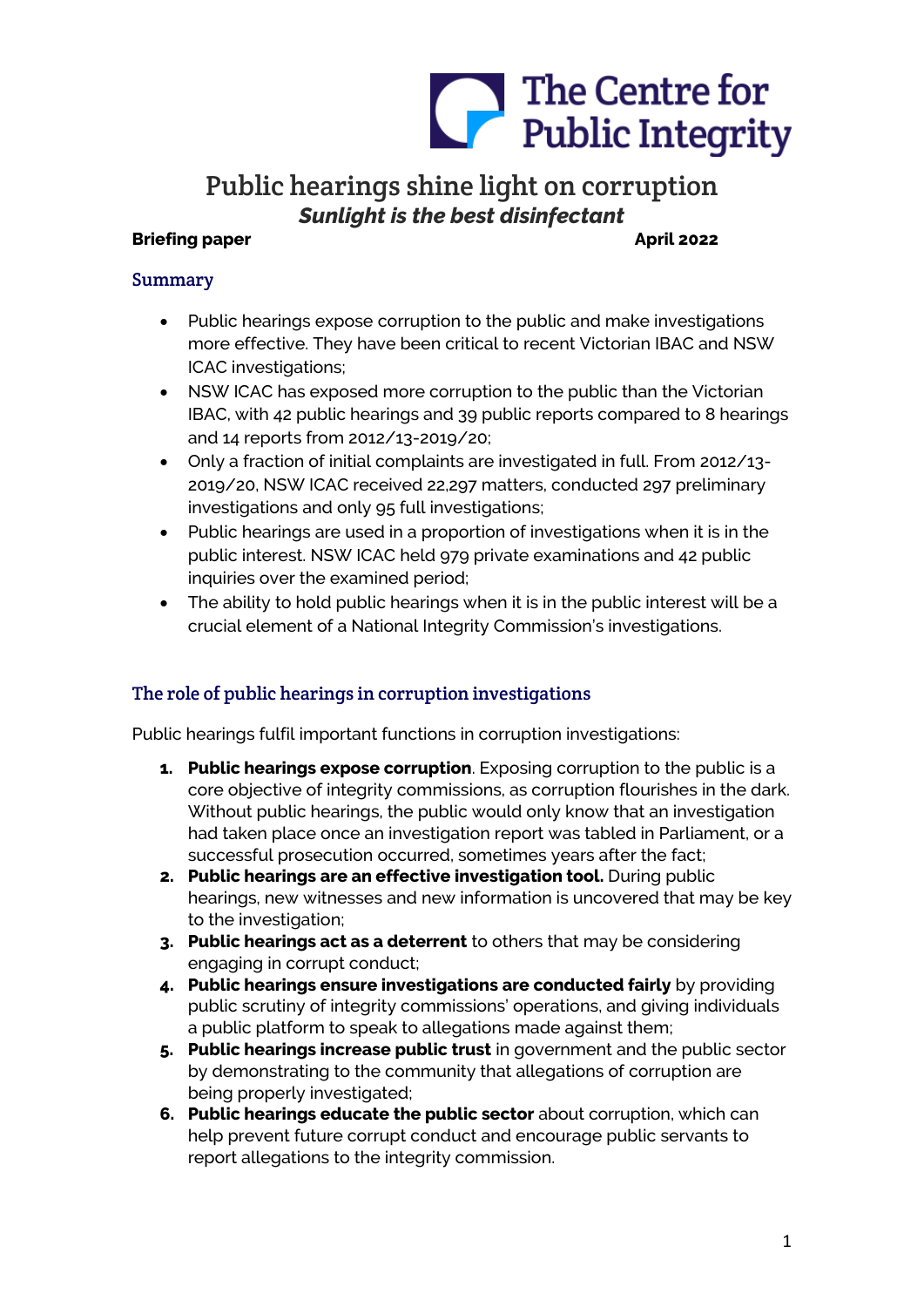# Public hearings held by the Victorian IBAC and NSW ICAC

#### **Table 1: Use of public and private hearings, and investigation reports from 2012/13-2019/20**

| <b>Body</b>               | <b>Private</b><br>examinations | <b>Public</b><br>inquiries | Investigation<br>reports made public |
|---------------------------|--------------------------------|----------------------------|--------------------------------------|
| <b>NSW</b><br><b>ICAC</b> | 979<br>examinations            | 42                         | 39                                   |
| Vic IBAC                  | Data not<br>available          | 8                          | 14                                   |

Source: Annual Reports NSW ICAC and Vic IBAC 2012-2020, data collated by Charlie McLean, UTS.

Public hearings have been critical to the success of many corruption investigations in NSW and Victoria. NSW ICAC has publicly exposed more corruption than the Victorian IBAC. NSW ICAC has held 42 public inquiries and made 39 investigation reports public from 2012/13 to 2019/20. Victoria's IBAC has held 8 public hearings and published 14 investigation reports. Some examples of successful public hearings from both agencies are highlighted below.

In October 2021 NSW ICAC commenced public hearings for Operation Keppel, an investigation into allegations that, from 2012 to August 2018, the then NSW Member of Parliament for Wagga Wagga, Mr Daryl Maguire, engaged in conduct that involved a breach of public trust by using his public office and parliamentary resources, to improperly gain personal benefit.<sup>1</sup> The hearing called witnesses to give evidence about Mr Maguire's personal relationship with former Premier Gladys Berejiklian and the potential impact of this relationship on the allocation of a \$5.5 million grant given to the Australian Clay Target Association in Wagga Wagga.<sup>2</sup>

During 2012 and 2013, NSW ICAC held public inquiries concerning the issuing of mining leases and licences involving former NSW Government ministers. The investigations resulted in the prosecution of Eddie Obeid and Ian Macdonald for misconduct. Public hearings were critical to uncovering the information needed to finalise the investigations. During the Operation Jasper and Operation Acacia public hearings, the NSW ICAC called 138 witnesses and in fact had to build a bigger room to hold the hearing. According to former NSW ICAC commissioner David Ipp AO QC, "*the stark fact is that Operations Jasper and Acacia could not have been undertaken without it*." <sup>3</sup>

1

<sup>1</sup> NSW ICAC, *Operation Keppel,* accessed 15/12/2021,

https://www.icac.nsw.gov.au/investigations/current-investigations/2020/former-nswmp-for-wagga-wagga-operation-keppel/former-nsw-mp-for-wagga-wagga-allegationsconcerning-breach-of-public-trust-to-improperly-gain-a-benefit-operation-keppel

<sup>2</sup> ABC, 18 October 2021, https://www.abc.net.au/news/2021-10-18/gladys-berejiklianrelationship-conflict-of-interest-icac-hears/100547024

<sup>3</sup> NSW ICAC (2013), *Annual Report 2012-2013*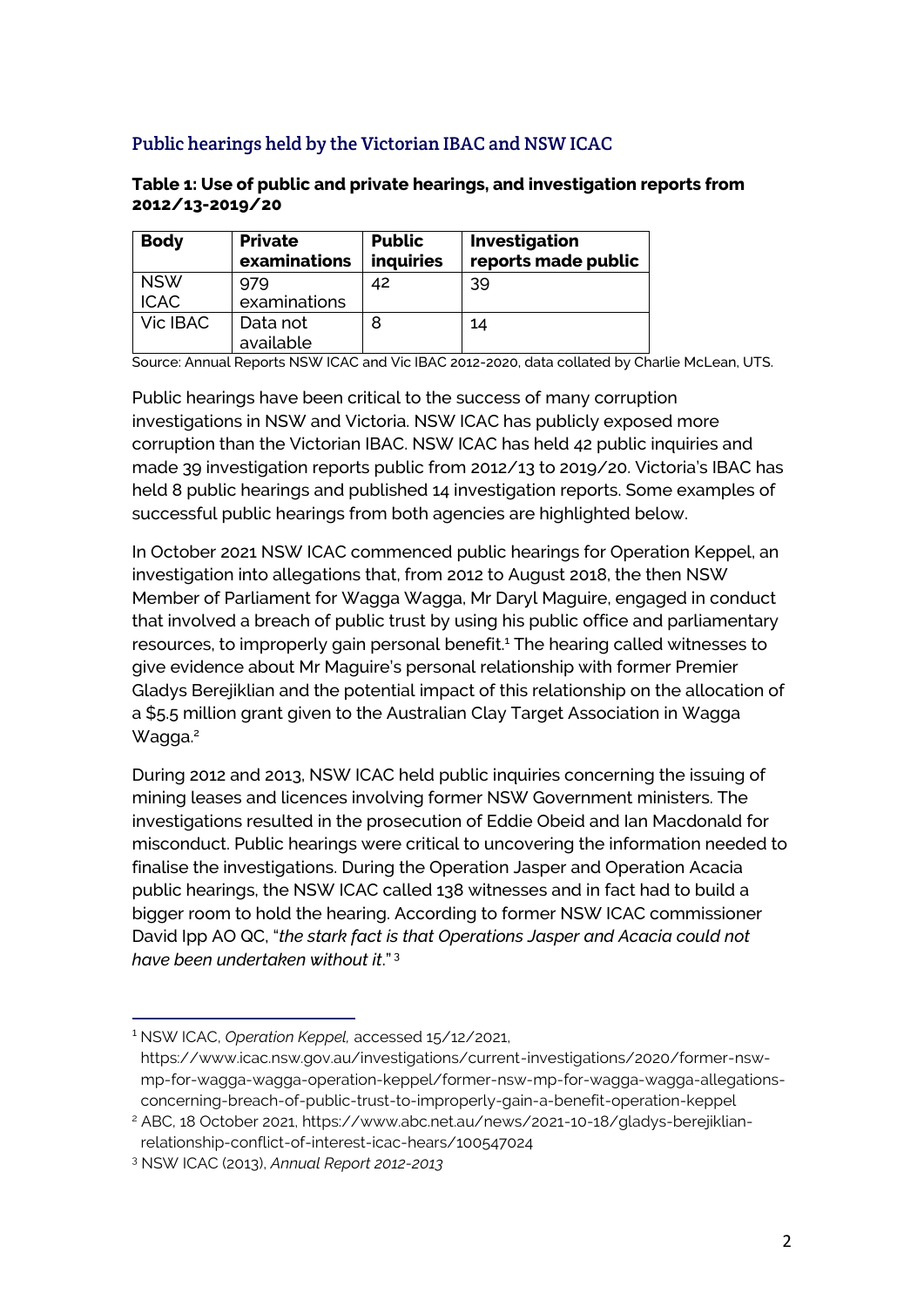Victoria's IBAC held public hearings in October and November 2021 into allegations of serious corrupt conduct involving Victorian public officers, including Members of Parliament. The hearings were part of Operation Watts, an investigation looking into allegations of 'branch stacking'.<sup>4</sup> The hearings heard from various witnesses including a Victorian ministerial staffer who, while being paid by the taxpayer spent as much as 80% of her days doing factional work as part of a vast branch stacking operation.<sup>5</sup>

In 2015 IBAC held public hearings for Operation Ord, an investigation into allegations of serious corrupt conduct in the Education Department. The inquiry revealed that millions of dollars were transferred to "banker schools", supposedly for the purpose of facilitating the payment of invoices on behalf of a region or clusters of schools. The investigation showed that senior departmental officers instead used these schools as a slush fund to pay for alcohol, lavish hospitality and expensive retreats, and goods and services completely unrelated to departmental activities.<sup>6</sup>

# The use of public hearings by NSW ICAC

1

NSW ICAC has the ability to use public hearings in its investigations when the Commissioner deems it to be in the public interest. Data from 2012/13-2019/20 shows that far from overuse, NSW ICAC only conducts public hearings in only a fraction of its investigations.

Over the period examined, NSW ICAC conducted 979 private examinations and 42 public inquiries.

| Matters received           | 22,297 |
|----------------------------|--------|
| Preliminary investigations | 297    |
| Full investigations        | 95     |
| Private examinations       | 979    |
| Public hearings            | 42     |

#### **Table 2: NSW ICAC use of public hearings 2012/13 – 2019/20**

Source: Annual Reports NSW ICAC and Vic IBAC 2012-2020, data collated by Charlie McLean, UTS.

<sup>&</sup>lt;sup>4</sup> IBAC, *Operation Watts*, accessed 15/12/2021[, https://www.ibac.vic.gov.au/investigating](https://www.ibac.vic.gov.au/investigating-corruption/IBAC-examinations/operation-watts)[corruption/IBAC-examinations/operation-watts](https://www.ibac.vic.gov.au/investigating-corruption/IBAC-examinations/operation-watts)

<sup>5</sup> The Guardian, 12 October 2021, https://www.theguardian.com/australia-news/2021/oct/12/ibacbranch-stacking-inquiry-told-publicly-funded-staffer-spent-80-of-time-on-factional-work

<sup>&</sup>lt;sup>6</sup> IBAC, *Operation Ord,* accessed 15/12/2021 [https://www.ibac.vic.gov.au/investigating-corruption/IBAC](https://www.ibac.vic.gov.au/investigating-corruption/IBAC-examinations/operation-ord)[examinations/operation-ord](https://www.ibac.vic.gov.au/investigating-corruption/IBAC-examinations/operation-ord)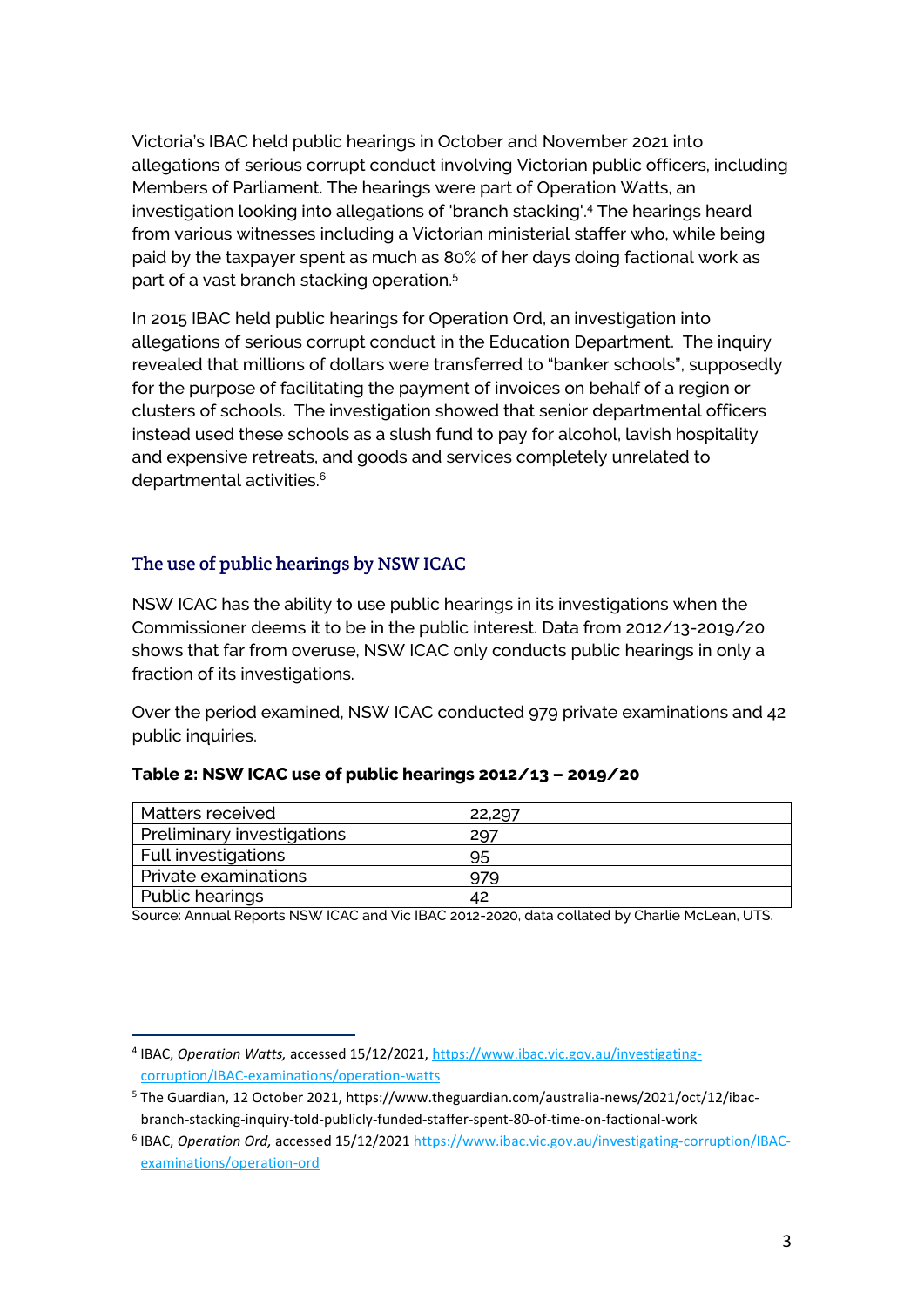The data also shows that allegations made to NSW ICAC are assessed on merit and only a small percentage proceed to a full investigation. Of the 22,297 matters received over the period, only 95 full investigations were undertaken.

NSW ICAC's ability to hold public inquiries had been considered and supported in at least two reviews of ICAC's operations, first by Bruce McClintock SC in his 2004- 5 review and secondly in the 2015 review conducted by the Hon. Murray Gleeson AC and Mr McClintock. This review by the Independent Panel was established in response to the Cunneen case, and found that:

*public inquiries, properly controlled, serve an important role in the disclosure of corrupt conduct. They also have an important role in disclosing the ICAC's investigative processes. The Panel is not attracted to the idea that the powers of the ICAC should all be exercised in private.<sup>7</sup>*

The report also noted that the Chief Commissioner is the best person to make the decision as to whether to open the inquiry, and that this process has led to predominantly good decisions:

*The decision whether to conduct a public inquiry is an operational decision made for the purposes of the particular investigation. It is a decision best made by the Commissioner who is apprised of all the relevant facts and in the best position to weigh the public interest. There has, in fact, been little criticism brought to the Panel's attention (with one exception) of the ICAC's decisions to hold public inquiries, as distinct from the manner in which such inquiries are conducted. The exception is, of course, the decision to hold the public inquiry in [in the matter of Margaret Mary] Cunneen. That is an insufficient basis to recommend a change.<sup>8</sup>*

### Endorsement of public hearings

1

The use of public hearings has been endorsed by former Chief Justices of the High Court, and former IBAC and ICAC Commissioners. In the Royal Commission into the Builders Labourers Federation (BLF) in the 1980s, the issue of public hearings was raised in the High Court. Then Chief Justice Anthony Mason stated that an order that a commission proceed in private:

*… seriously undermines the value of the inquiry. It shrouds the proceedings with a cloak of secrecy; denying to them the public character which to my mind is an essential element in public acceptance of an inquiry of this kind* 

<sup>7</sup> Gleeson and McClintock (2015), *Report – Independent Panel Review of the Jurisdiction of NSW ICAC*

<sup>8</sup> Gleeson and McClintock (2015), *Report – Independent Panel Review of the Jurisdiction of NSW ICAC* pp 60-61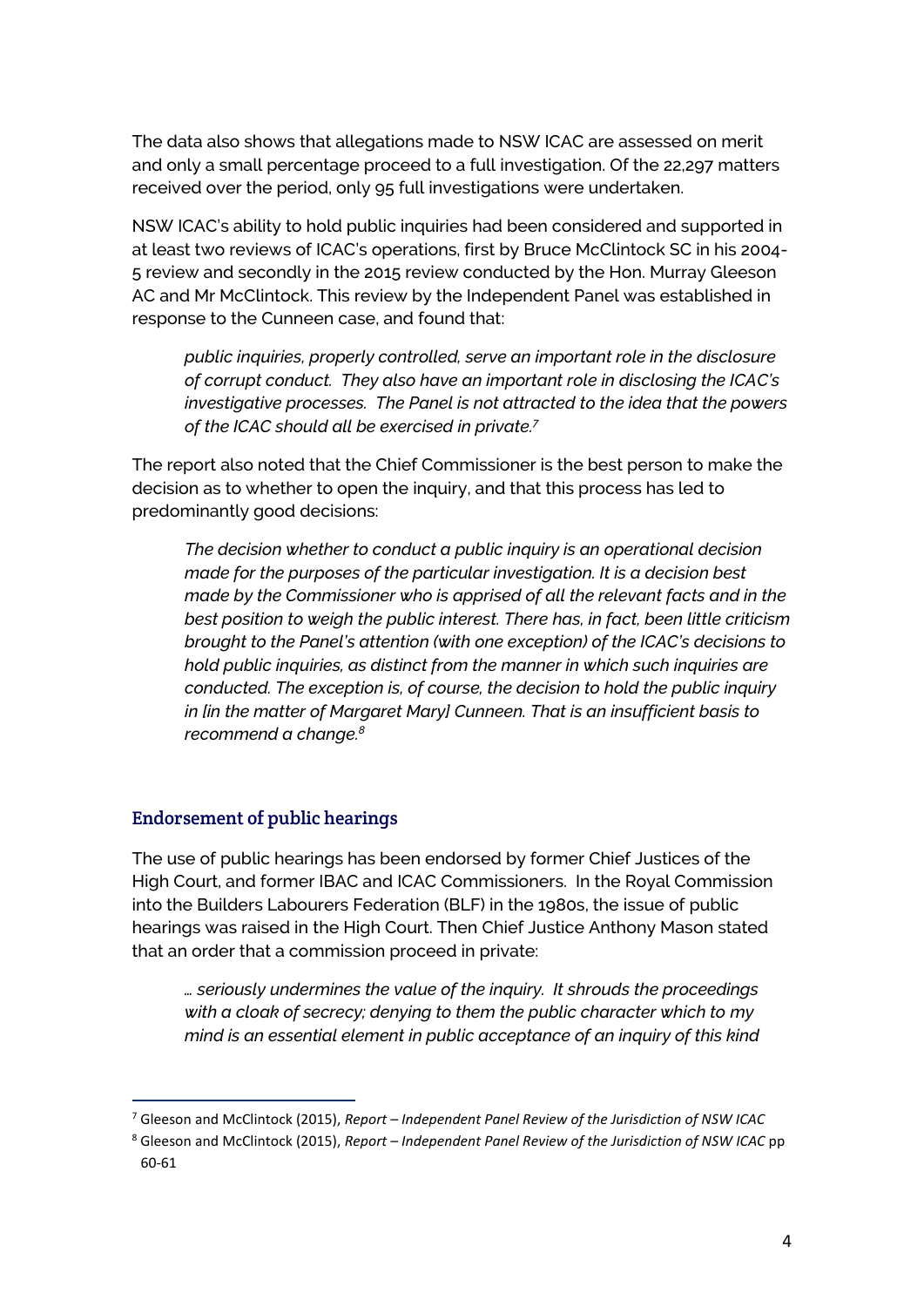*and of its report. An atmosphere of secrecy readily breeds the suspicion that the inquiry is unfair or oppressive. ….*

*The denial of public proceedings immediately brings in its train other detriments. Potential witnesses …, lacking knowledge of the course of proceedings, are less likely to come forward. And the public, kept in ignorance of developments which it has a legitimate interest in knowing, is left to speculate on the course of events.*

*… Here the ultimate worth of the Royal Commission is bound up with the publicity that the proceedings attract and the public has a substantial and legitimate interest in knowing what is happening before the Commissioner.<sup>9</sup>*

Former Victorian IBAC Commissioner Stephen O'Bryan QC has said that public hearings are key to exposing corruption:

*Public examinations are vital to IBAC in fulfilling its primary function of exposing public sector corruption and police misconduct. I consider them an invaluable tool for informing the public sector and the community about the detrimental impacts of corruption and police misconduct, and highlighting ways in which it can be prevented. Public examinations also help deter further wrongdoing, not only for potentially corrupt individuals, but also for public sector agencies which are prompted to examine their own processes and activities.<sup>10</sup>*

Former NSW ICAC Assistant Commissioner Anthony Whealy QC has said:

*There are many people out there in the public arena who will have information that's very important to the investigation. If you conduct the investigation behind closed doors, they never hear of it and the valuable information they have will be lost. 11*

Former NSW ICAC Commissioner David Ipp AO QC has said that:

*Its main function is exposing corruption; this cannot be done without public hearings. 12*

1

<sup>&</sup>lt;sup>9</sup> In Victoria v Australian Building Construction Employees and Builders Labourers Federation (1982) 152 CLR 25 at 97.

<sup>10</sup> Independent Broad-based Anti-corruption Commission (2015), *Annual Report*

<sup>11</sup> Gerathy (2016), *ICAC inspector calls for end to public hearings to stop 'trashing of reputations',*  [http://www.abc.net.au/news/2016-05-12/icac-inspector-david-levine-calls-for-end-to-public](http://www.abc.net.au/news/2016-05-12/icac-inspector-david-levine-calls-for-end-to-public-hearings/7409126)[hearings/7409126](http://www.abc.net.au/news/2016-05-12/icac-inspector-david-levine-calls-for-end-to-public-hearings/7409126)

 $12$  Ibid.